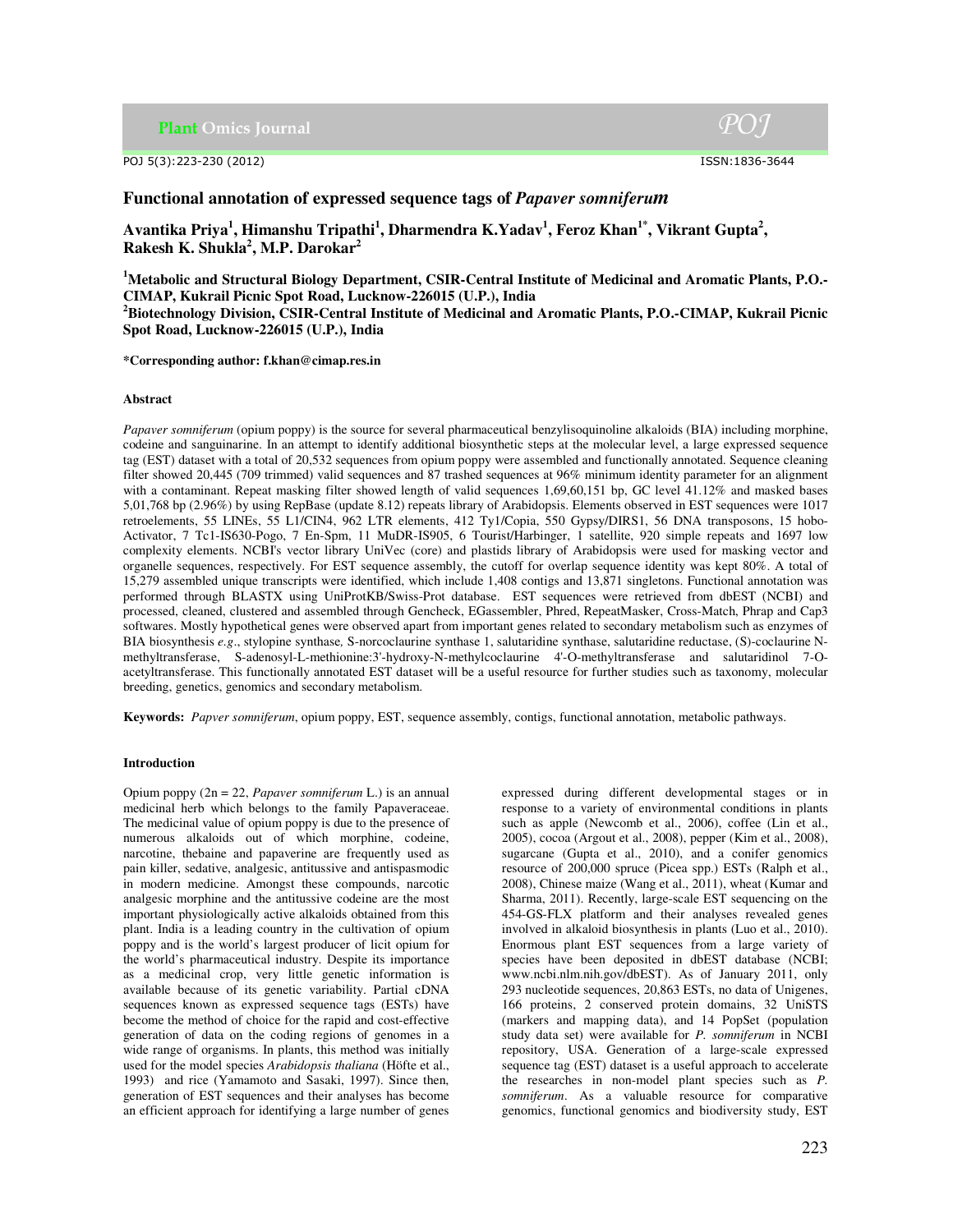database has been established for model plant species and non-model species (citrus, grape, kiwifruit, etc.). So far, a very limited number of EST sequences from only three Ranunculales species (*Aquilegia Formosa* × *Aquilegia pubescens*, *Eschscholzia californica*, and *Papaver somniferum*) are available in the public databases. Besides, the ESTs can be useful in molecular marker development, construction of genetic and physical maps, comparative mapping, and gene discovery (Wang et al., 2001). Despite the numerous compounds identified from poppy, the biosynthetic pathways and the participating enzymes or cDNAs have been characterized only for a few selected members, whereas the biosynthesis of the majority of the compounds is still unknown (Pienkny et al., 2009). In the present study, an attempt was made to identify the existing and additional biosynthetic steps in Benzylisoquinoline alkaloid (BIA) biosynthesis pathway in opium poppy. Currently available ESTs dataset with a total of 20,532 ESTs from *P. somniferum* were assembled and functionally annotated aiming to provide information for deciphering their role in secondary metabolism. The primary goal of this investigation was to annotate and assign putative functions to 1,408 assembled contig sequences. The functionally annotated ESTs dataset of opium poppy will be a useful resource for further studies such as taxonomy, molecular breeding, genetics, genomics and secondary metabolism.

#### **Results and Discussion**

#### *Assembly of EST sequences*

Of the 15,279 *Papaver* assembled unique transcripts, 1408 (9.22%) and 13,871 (90.78%) comprised of contigs and singletons, respectively. The assembled 1,408 contigs sequences were compared to the GenBank non-redundant database using BLASTX (cut-off E-value of  $\leq 1e^{-5}$ ) to assign putative function. Of all assembled sequences 61.01% could be assigned a putative identity, 26.49% with hypothetical functions and 12.5% showed no match with existing sequences at an E-value of  $1e^{-5}$  (Fig 1). Assembled contig sequences were categorized with respect to functionally annotated genes in *Papaver* and grouped into different categories of biological roles by using sequence similarity. Almost 61.01% of assembled contig sequences were categorized and the largest fraction of the transcripts with a putative identity coded for enzymes catalyzing various metabolic and biosynthetic reactions (29.12%) whereas the functions of 38.99% transcripts were not classified. Fig 2 shows the comparative distribution of functional categories among the classified genes from *Papaver* assembled sequences. The genes with 'housekeeping' roles such as protein and amino acid metabolism were over-represented.

## *Structural and functional annotation of ESTs*

The consensus sequences are blasted against non-redundant protein database and 20,532 ESTs comprising of 1,408 contigs and 13,871 singletons showed significant hits. Annotated contigs were further categorized with respect to their biological roles. After enzymes, ribosomal proteins and retrotransposon-related proteins are the second major contributor to total annotated contigs comprising of 4.33% each (Table 1). Transporters are another large group (3.41%) and cytochrome-related proteins are also present (0.64%) that might participate in various hydroxylation reactions in secondary metabolite synthesis with the primary metabolic reactions. It is followed by the translation-related at 0.28%,

**Table 1.** Functional classification of *P. somniferum* assembled contigs with known function.

| <b>Predicted Function</b>       | No. of Contigs |
|---------------------------------|----------------|
| Transcription terminator        | 1              |
| Senescense associated           | 3              |
| Antimicrobial peptide           | 3              |
| Lipid binding protein           | $\overline{4}$ |
| <b>Translation related</b>      | 4              |
| Extracellular proteins          | $\overline{4}$ |
| Proteosome                      | 5              |
| Heat shock                      | 5              |
| Chaperone                       | 6              |
| Polyproteins                    | 14             |
| Pathogenicity related           | 8              |
| Organelle protein               | 13             |
| Ubiquitin related               | 8              |
| Stress associated               | 8              |
| Cytochrome related              | 9              |
| Receptors                       | 10             |
| Histone                         | 10             |
| Chromosomal protein             | 11             |
| Calcium binding                 | 12             |
| Inhibitor proteins              | 13             |
| Transcription regulators        | 47             |
| Nucleic acid binding proteins   | 15             |
| Protein binding                 | 15             |
| NTP binding proteins            | 15             |
| Membrane protein                | 36             |
| Transporter                     | 48             |
| Retrotransposon related protein | 61             |
| Ribosomal proteins              | 61             |
| Enzymes                         | 410            |
| $Total =$                       | 859            |



**Fig 1.** Classification of *P. somniferum* assembled contigs after functional annotation through BLASTX.

hydrolase activity (6.89%), transferase activity (9.23%), and transcription regulator activity (3.34%) and membranerelated proteins are 2.56% (Fig 1-3). Many other unidentified compounds are also present in *Papaver* species. Thus, genes related to secondary metabolism especially for the alkaloid biosynthesis, are studied further in order to decipher the molecular mechanism of natural variation of phytochemical components and facilitate the molecular breeding of medicinal cultivars. In the annotated EST contigs, 21 EST consensus sequences are related to secondary metabolic process, which include genes encoding key enzymes of the BIA biosynthetic pathway such as stylopine synthase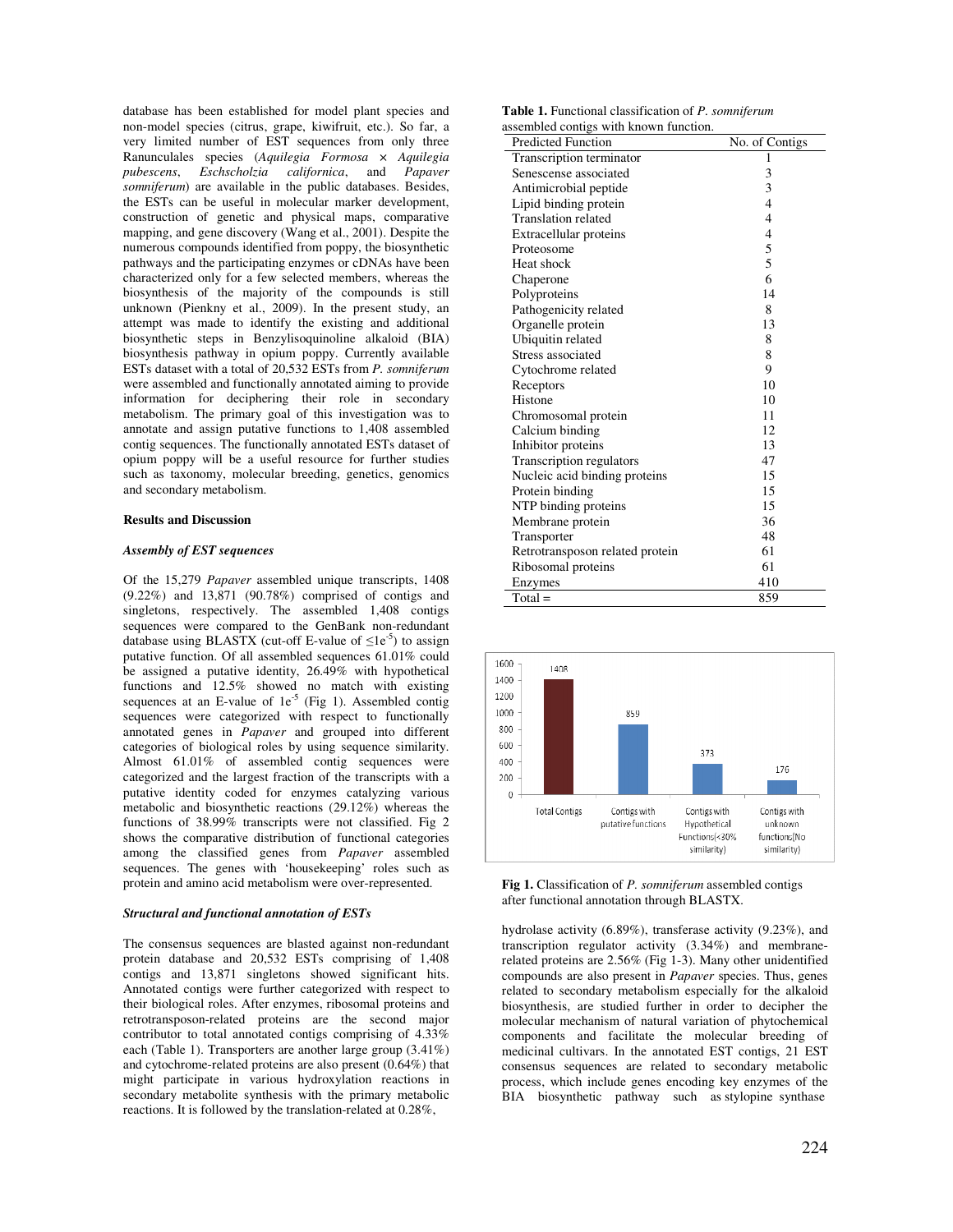| S.No.                   | Contig No.          | Functional annotation (BIA pathway enzymes)  | Plants with matching genes | EC No.     | PDB ID                   | <b>PMDB ID</b> |
|-------------------------|---------------------|----------------------------------------------|----------------------------|------------|--------------------------|----------------|
|                         |                     |                                              |                            |            |                          |                |
| $\mathbf{1}$            | contig275           | chain A, salutaridine reductase              | P. somniferum              | 1.1.1.248  | 3026                     |                |
| $\overline{2}$          | contig308           | salutaridine synthase                        | P. somniferum              | 1.14.21.4  |                          | PM0077913      |
| $\overline{\mathbf{3}}$ | contig860           | (S)-adenosyl-L-methionine:norcoclaurine 6-O- | P. somniferum, Thalictrum  | 2.1.1.128  | $\sim$                   | PM0077914      |
| $\overline{4}$          | contig1112          | methyltransferase                            | flavum subsp. Glaucum      |            |                          |                |
| 5                       | contig879           | tyrosine decarboxylase                       | P. somniferum              | 4.1.1.25,  | $\overline{\phantom{a}}$ | PM0077915      |
|                         |                     |                                              |                            | 4.1.1.28   |                          |                |
| 6                       | contig924           | cheilanthifoline synthase                    | P. somniferum              | 1.14.21.2  | $\Box$                   | PM0077916      |
| $\overline{7}$          | contig1059          | polyphenol oxidase                           | Nelumbo nucifera, Populus  | 1.10.3.1,  |                          | PM0077917      |
| $\,8$                   | $\text{contig1145}$ |                                              | tremuloides                | 1.14.18.1  |                          |                |
| $\overline{9}$          | contig1208          |                                              |                            |            |                          |                |
| 10                      | contig1339          |                                              |                            |            |                          |                |
| 11                      | contig1130          | reticuline oxidase                           | P. somniferum,             | 1.21.3.3   | ÷,                       | PM0077919      |
| 12                      | contig1375          |                                              | Ricinus communis           |            |                          |                |
| 13                      | contig1151          | aspartate aminotransferase, cytoplasmic      | Daucus carota              | 2.6.1.1    | $\sim$                   | PM0077920      |
| 14                      | contig1164          | (S)-adenosyl-L-methionine:3'-hydroxy-N-      | P. somniferum              | 2.1.1.116  | ÷,                       | PM0077926      |
|                         |                     | methylcoclaurine 4'-O-methyltransferase 1    |                            |            |                          |                |
|                         |                     | (O7XB11)                                     |                            |            |                          |                |
| 15                      | contig1183          | (S)-adenosyl-L-methionine:coclaurine N-      | P. somniferum              | 2.1.1.140  | $\sim$                   | PM0077921      |
|                         |                     | methyltransferase                            |                            |            |                          |                |
| 16                      | contig1268          | salutaridinol 7-O-acetyltransferase          | P. somniferum              | 2.3.1.150  | $\sim$                   | PM0077922      |
| 17                      | contig1295          | (S)-norcoclaurine synthase 1                 | P. somniferum              | 4.2.1.78   | $\sim$                   | PM0077923      |
| 18                      | contig1304          | stylopine synthase                           | P. somniferum              | 1.14.21.1  | $\sim$                   | PM0077924      |
| 19                      | contig1384          | NADPH-dependent codeinone reductase-like     | P. nudicaule               | 1.1.1.247  | $\sim$                   | PM0077925      |
|                         |                     | protein                                      |                            |            |                          |                |
| 20                      | contig1385          | (S)-adenosyl-L-methionine:3'-hydroxy-N-      | P.somniferum               | 2.1.1.116  | $\overline{\phantom{a}}$ | PM0077927      |
|                         |                     | methylcoclaurine 4'-O-methyltransferase 2    |                            |            |                          |                |
|                         |                     | (Q7XB10)                                     |                            |            |                          |                |
| 21                      | contig1387          | (S)-N-methylcoclaurine 3'-hydroxylase        | P.somniferum               | 1.14.13.71 | $\sim$                   | PM0077928      |

**Table 2.** Details of functionally annotated Benzylisoquinoline alkaloids pathway enzymes of *P. somniferum* with their contig number, enzyme classification (EC) number and developed 3D protein structure homology models submitted to PMDB (Protein Model DataBase) database.



**Fig 2.** Functional categorization of *P. somniferum* contigs on the basis of their biological roles.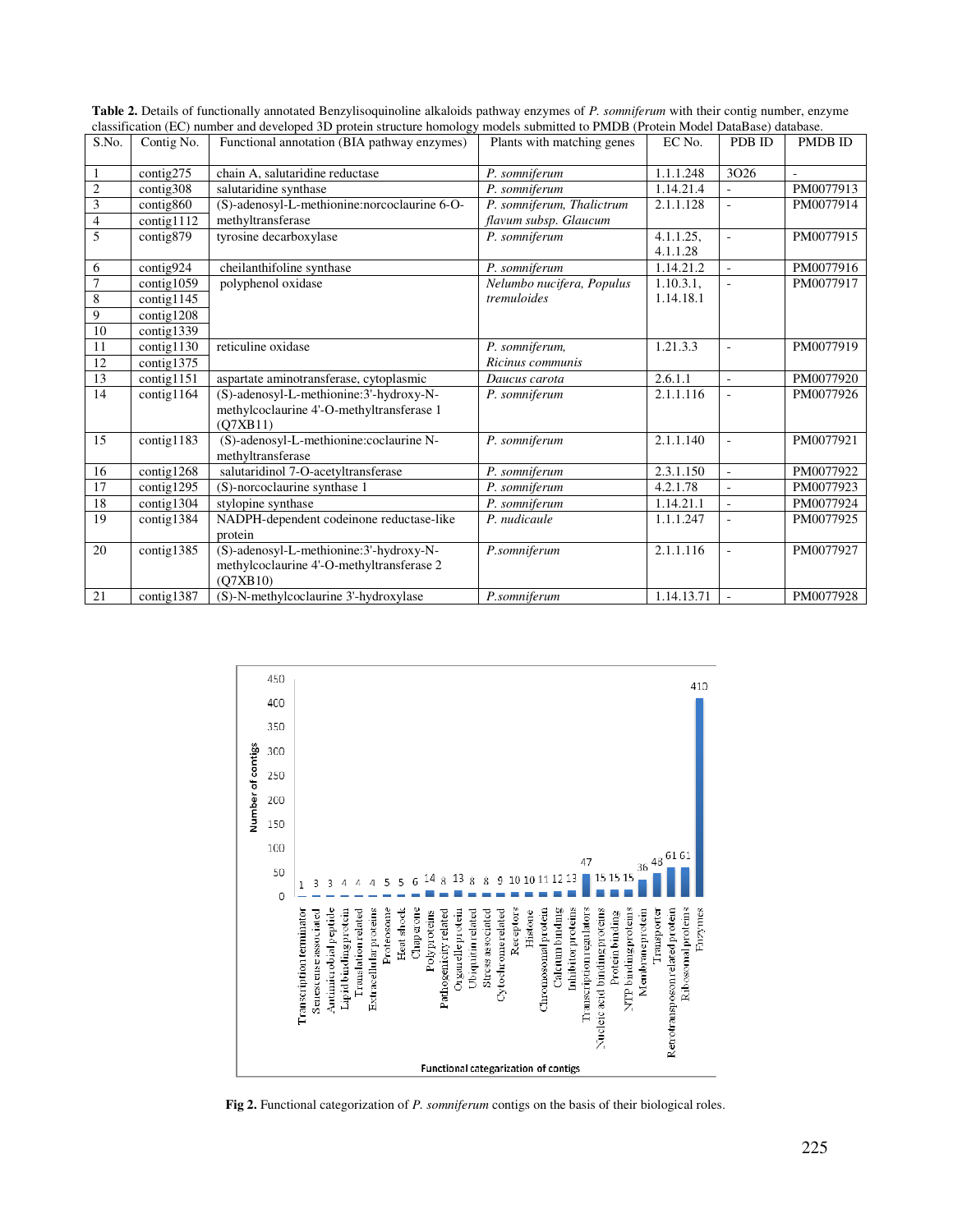



**Fig 4.** Identification of putative enzymes related to BIA pathway in *P. somniferum*.

(Desgagné-Penix et al., 2010)*,* (S)-norcoclaurine synthase (Liscombe et al., 2005), salutaridine synthase (Gesell et al., 2009), salutaridine reductase (Ziegler et al., 2006), (S) coclaurine N-methyltransferase, S-adenosyl-L-methionine:3' hydroxy-N-methylcoclaurine 4'-O-methyltransferase and salutaridinol 7-O-acetyltransferase (Samanani et al., 2006) (Fig 4, Table 2). Comparison of presently available reference known genes of BIA pathway in *P. somniferum* at KEGG database (http://www.genome.jp/kegg/) and unigenes predicted through ESTs assembly (contigs) in our study are shown in Fig. 5. Experientally identified enzymes represented in standard Enzymes Classification (EC) numbers inside the box, while circle mark represents the pathway metabolites. EC numbers indicated in black were detected in our study, while those indicated in red were not detected through present EST dataset of *P. somniferum* at dbEST (NCBI, USA; www.ncbi.nlm.nih.gov/dbEST/) database. Only contig-275 for chain A, Salutaridine reductase of BIA pathway showed cystal structure data in RCSB Protein DataBank (PDB; www.rcsb.org/) i.e., PDB ID: 3O26, rest predicted contigs (unigenes) were modeled based on homology method and submitted to PMDB (Protein Model DabaBase;http://mi.caspur.it/PMDB/) (PDB; www.rcsb.org/). A diagrammatic representation of BIA pathway showing metabolite-enzyme reaction series from (R)-Reticuline to Morphine with predicted unigenes protein 3D structure models and 2D chemical structures of metabolites are shown in Fig. 6. Similarly, structural representation of BIA pathway showing metabolite-enzyme reaction series from (S)- Reticuline to (S)-Stylopine with predicted unigenes 3D protein structure models and 2D chemical structures of metabolites are shown in Fig. 7. In addition, more than 47 EST consensus sequences (contigs) were annotated relating to transcription regulator activity (Table 1), which seems to play important roles in regulating BIA biosynthesis. For example, regulatory genes are annotated as members of GntR family (Rigali et al., 2002), MYB family (Yanhui et al., 2006), and AraC family (Gallegos et al., 1997) that can form a triplex compound to regulate the specific expression patterns of alkaloids structural genes. Some of these structural and regulatory genes have been already cloned and reported and their functional studies are being carried out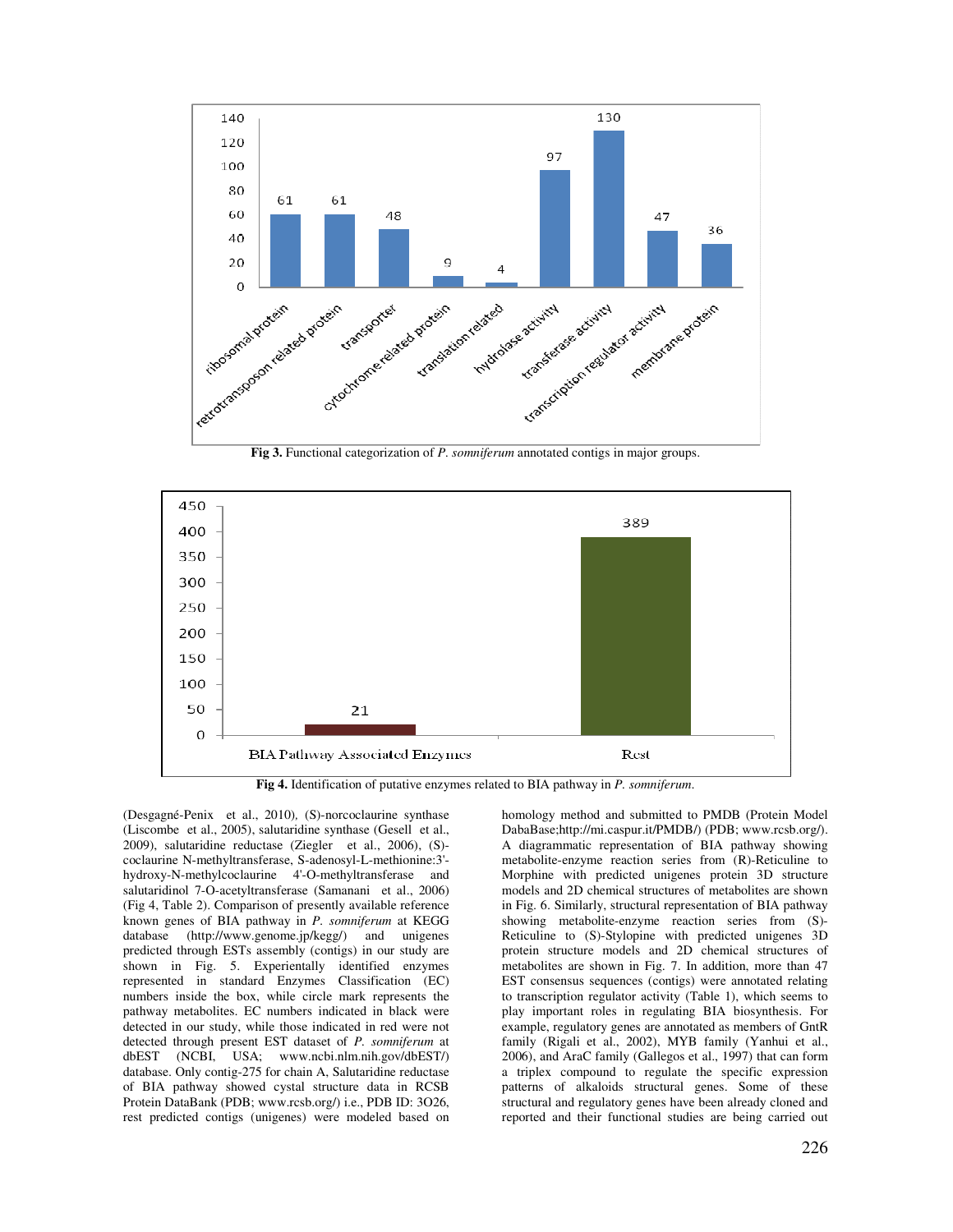(Liscombe and Facchini, 2008; Guirimand et al., 2010). Further studies such as molecular modification (or gene transformation) and metabolic engineering of enzymes are also in progress (Hawkins and Smolke 2008; Ziegler and Facchini, 2008).

#### **Materials and Methods**

#### *Retrieval of EST sequences*

A total of 20,532 ESTs of *P. somniferum* were retrieved from dbEST database of NCBI, USA (www.ncbi.nlm.nih.gov/ dbEST). Complete cDNA sequences were utilized where fulllength cDNA sequences were available for mining purpose. Thus, all entries in the GenBank database that belong to EST or cDNA categories were included in the training datasets.

## *EST sequence cleaning*

EST sequences retrieved from dbEST were cleaned, clustered and assembled through PHRED (Ewing and Green, 1998), RepeatMasker, Cross-Match, PHRAP and CAP3 (Huang and Madan, 1999) softwares with the help of Gencheck software (Ocimum Biosolutions, USA; www.ocimumbio.com) and compared with the assembly results of EGassembler (Masoudi-Nejad et al., 2006). After sequence cleaning 20,445 (709 trimmed) valid EST sequences and 87 trashed sequences out of total 20,532 ESTs were resulted at 96% minimum identity parameter for an alignment with a contaminant.

## *Repeat masking filter*

Repeat masking filter study showed length of valid sequences 1,69,60,151 bp, GC level 41.12% and masked bases 5,01,768 bp (2.96%) by using RepBase (update 8.12) repeats library of *Arabidopsis*. Elements observed in EST sequences were 1017 retroelements, 55 LINEs, 55 L1/CIN4, 962 LTR elements, 412 Ty1/Copia, 550 Gypsy/DIRS1, 56 DNA transposons, 15 hobo-Activator, 7 Tc1-IS630-Pogo, 7 En-Spm, 11 MuDR-IS905, 6 Tourist/Harbinger, 1 satellite, 920 simple repeats and 1697 low complexity elements.

#### *Vector and Organelle sequence masking*

NCBI's vector library UniVec (core) was used for masking vector sequences. Similarly, the plastids library of *Arabidopsis thaliana* was used for masking sequences from organelle origin.

## *Clustering and assembly of ESTs*

All the 20,532 redundant ESTs of *P. somniferum* retrieved from NCBI were used to produce the non-redundant dataset and for clustering and assembly analysis. It was done through GenChek software (Ocimum Biosolutions, USA) and then cross checked through the results of EGassembler server (Masoudi-Nejad et al., 2006). An automated trimming and screening for various contaminants, low quality and lowcomplexity sequences was done. The masking of DNA sequences for repetitive elements including small RNA pseudo genes, LINEs, SINEs, LTR elements, vector sequences, organelle and other interspersed repeats was carried out. The above softwares clustered and assembled the sequences into contigs and singletons using CAP3 (Huang



Note: Aspartate aminotransferase, cytoplasmic = 2.6.1.1, tyrosine aminotransferase = 2.6.1.5, aromatic-amino-acid transaminase = 2.6.1.57, 4-hydroxyphenylpyruvate decarboxylase = 4.1.1.80, (S)-norcoclaurine synthase  $1 = 4.2.1.78$ , (S)-adenosyl-L-methionine:norcoclaurine 6-Omethyltransferase = 2.1.1.128, (S)-adenosyl-L-methionine:coclaurine Nmethyltransferase =  $2.1.1.140$ , (S)-N-methylcoclaurine 3'-hydroxylase = 1.14.13.71, (S)-adenosyl-L-methionine:3'-hydroxy-N-methylcoclaurine  $4$ '-O-methyltransferase =  $2.1.1.116$ , Oxidoreductases =  $1.5.-,-$ ,  $1.2$ dehydroreticulinium reductase (NADPH) = 1.5.1.27, salutaridine synthase  $= 1.14.21.4$ , salutaridine reductase  $= 1.1.1.248$ , salutaridinol 7-Oacetyltransferase = 2.3.1.150, NADPH-dependent codeinone reductaselike protein = 1.1.1.247, morphine 6-dehydrogenase = 1.1.1.218, reticuline oxidase = 1.21.3.3, cheilanthifoline synthase = 1.14.21.2, stylopine synthase = 1.14.21.1, polyphenol oxidase = 1.10.3.1, 1.14.18.1, tyrosine 3-monooxygenase = 1.14.16.2, tyrosine decarboxylase = 4.1.1.25, 4.1.1.28, (S)-norcoclaurine synthase 1 = 4.2.1.78, (S)-adenosyl-L-methionine:norcoclaurine 6-O-methyltransferase = 2.1.1.128, (RS)-1 benzyl-1,2,3,4-tetrahydroisoquinoline N-methyltransferase = 2.1.1.115 and Oxidoreductases  $= 1.14.13...$ 

**Fig 5.** Comparison of present status of known genes of Benzylisoquinoline alkaloids (BIA) pathway in *P. somniferum* and unigenes identified through ESTs assembly in our study. Identified enzymes represented in standard Enzymes classification (EC) numbers inside the box, while circle represents metabolites. EC no. indicated in black were identified in our study while those indicated in red were not detected in the present EST dataset of *P. somniferum* at dbEST database.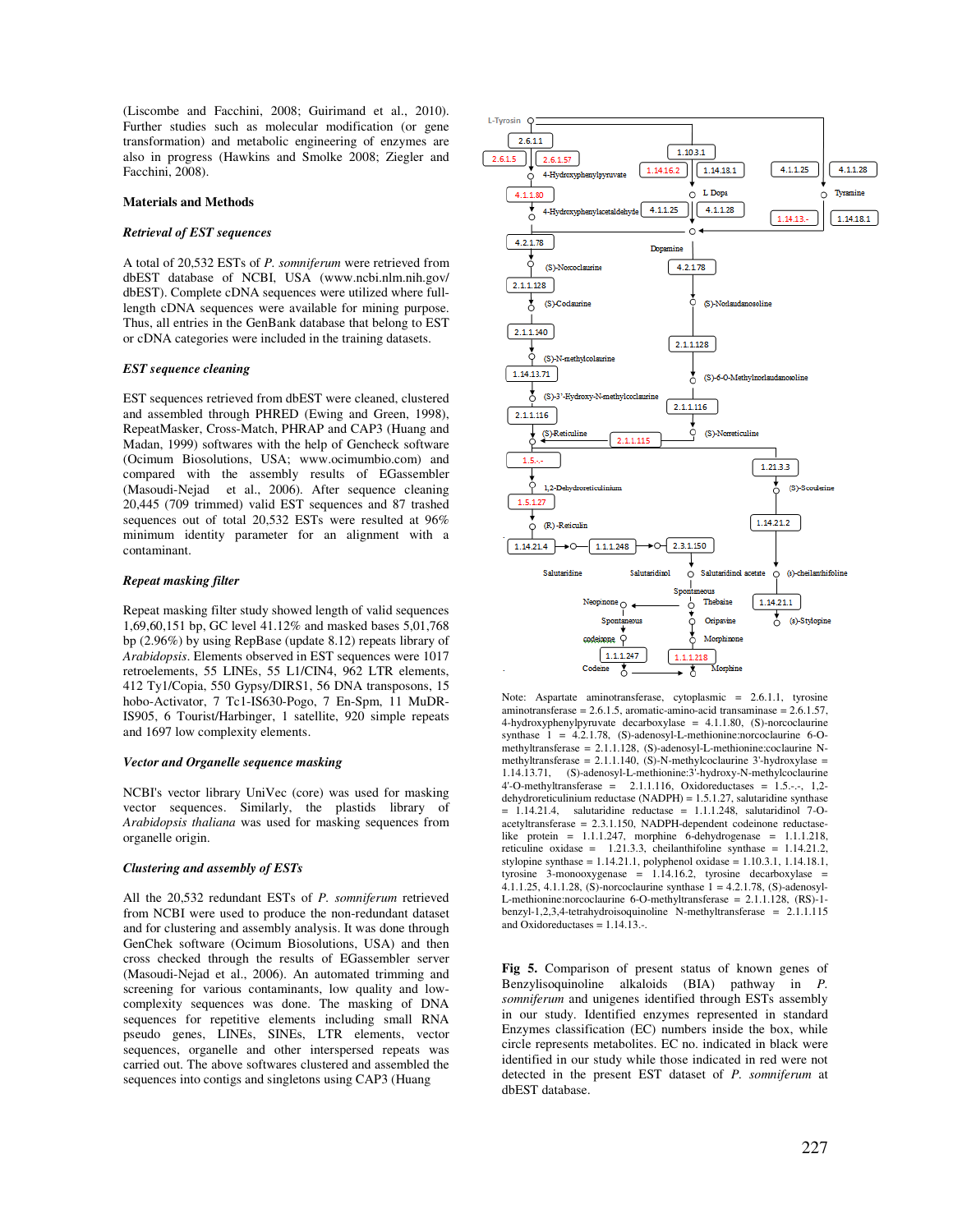

**Fig 6.** Structural flowchart of *P. somniferum* BIA pathway showing metabolite-enzyme reaction series from (R)- Reticuline to Morphine with identified unigenes 3D protein structure models and 2D chemical structures of metabolites.

and Madan, 1999) with the criterion of 80% overlap identity between the assembled reads. After trimming low-quality (through PHRED) and vector sequences and removing contaminant sequences, the resulting data set contained highquality, non-redundant ESTs. The 20,532 ESTs were assembled into 1,408 contigs and 13,871 singletons using the PHRAP and CAP3 programs. After the assembly, redundant data sets of 20,532 sequences were reduced to only 15,279 non-redundant sequences. A total of 15,279 assembled unique transcripts were identified. The non-redundant dataset of 1,408 contigs was further used for functional annotation based on conserved domain, motif and gene ontology.

#### *Functional annotation of contig sequences*

Gene ontology based functional annotation of contig sequences was performed through BLASTX using UniProtKB/Swiss-Prot database. BLAST hits were selected which met the following criteria: E-value  $\langle 1e^4, \text{ and} \rangle$ similarity >80%. The most significant matches were considered. However, gene ontology descriptions were assigned to contig sequences (unigenes) on the basis of Protein knowledgebase (UniProtKB: Swiss-Prot, TrEMBL) (http://www.uniprot.org/) protein sequence matches.

#### *Homology Modeling*

The three-dimensional (3D) protein structures of identified unignes of BIA pathway were modeled through Swiss-



**Fig 7.** Structural flowchart of *P. somniferum* BIA pathway showing metabolite-enzyme reaction series from (S)- Reticuline to (S)-Stylopine with identified unigenes 3D protein structure models and 2D structures of metabolites.

Model, an automated protein homology modeling server (http://swissmodel.expasy.org).

## **Conclusion**

A large-scale assembled EST dataset with 15,279 consensuses sequences derived from *P. somniferum* is reported in this study. A total of 1,408 assembled contigs have been successfully annotated based on the known sequences, and a fraction of these unique sequences are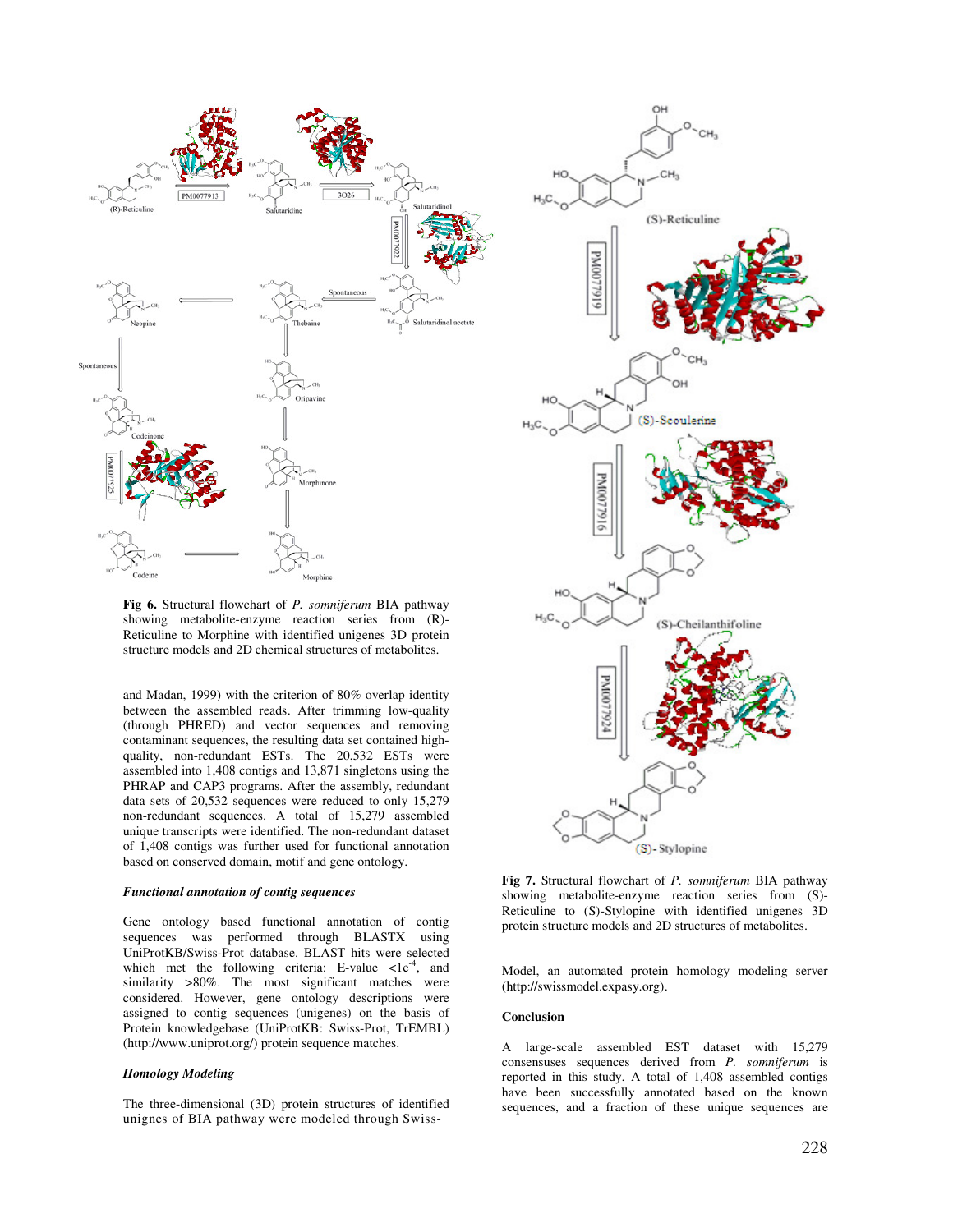predicted to be involved in the alkaloid metabolic pathway. This information would facilitate deciphering the molecular mechanism of secondary metabolism in *Papaver* species. In the studied work a large scale ESTs have been analyzed; i) a total of 20,532 high-quality *Papaver* EST sequences were retrieved and these ESTs were assembled into 15,279 putative unique transcripts, ii) of the 15,279 assembled sequences, 5.62% were assigned a putative function based on sequence identity in public databases, iii) annotation of the assembled 1,408 contig sequences showed categorization of 4.69% *Papaver* genes with pathogenicity related, ubiquitin related, stress associated, calcium binding, nucleic acid binding and nucleotide binding. The EST dataset developed by this effort will provide a fundamental basic resource for understanding secondary metabolism in *P. somniferum* and its both genetic and crop improvement.

## **Acknowledgements**

We acknowledge the Council of Scientific & Industrial Research, New Delhi, for financial support at Central Institute of Medicinal & Aromatic Plants, Lucknow, India.

#### **References**

- Argout X, Fouet O, Wincker P, Gramacho K, Legavre T, Sabau X, Risterucci AM, Da Silva C, Cascardo J, Allegre M, Kuhn D, Verica J, Courtois B, Loor G, Babin R, Sounigo O, Ducamp M, Guiltinan MJ, Ruiz M, Alemanno L, Machado R, Phillips W, Schnell R, Gilmour M, Rosenquist E, Butler D, Maximova S, Lanaud C (2008) Towards the understanding of the cocoa transcriptome: production and analysis of an exhaustive dataset of ESTs of *Theobroma cacao* L. generated from various tissues and under various conditions. BMC Genomics 9:512.
- Desgagné-Penix I, Khan MF, Schriemer DC, Cram D, Nowak J, Facchini PJ (2010) Integration of deep transcriptome and proteome analyses reveals the components of alkaloid metabolism in opium poppy cell cultures. BMC Plant Biol 10:252.
- Ewing B, Green P (1998) Base-Calling of automated sequencer traces using Phred. II. Error Probabilities. Genome Res. 8 (3):186-94.
- Gallegos MT, Schleif R, Bairoch A, Hofmann K, Ramos JL (1997) AraC/XylS family of transcriptional regulaors. Microbiol Mol Biol Rev 61 (4):393-410.
- Gesell A, Rolf M, Ziegler J, Chavez MLD, Huang FC, Kutchan TM (2009) CYP719B1 is salutaridine synthase, the C-C phenol-coupling enzyme of morphine biosynthesis in opium poppy. J Biol Chem 284:24432.
- Guirimand G, Courdavault V, St-Pierre B, Burlat V (2010) Biosynthesis and Regulation of Alkaloids. Plant Developmental Biology - Biotechnological Perspectives 2:139-160.
- Gupta V, Raghuvanshi S, Gupta A, Saini N, Gaur A, Khan MS, Gupta RS, Singh J, Duttamajumder SK, Srivastava S, Suman A, Khurana JP, Kapur R, Tyagi AK (2010) The water-deficit stress- and red rot-related genes in sugarcane. Funct Integr Genomics 10 (2):207-14.
- Hawkins KM, Smolke CD (2008) Production of benzylisoquinoline alkaloids in Saccharomyces cerevisiae. Nat Chem Biol 4(9):564–573.
- Höfte H, Desprez T, Amselem J, Chiapello H, Caboche M, Moisan A, Jourjon MF, Charpenteau JL, Berthomieu P, Guerrier D, Giraudat J, Quigley F, Thomas F, Yu DY, Mache R, Raynal M, Cooke R, Grellet F, Delseny M, Parmentier Y, Marcillac GD, Gigot C, Fleck J, Philipps G,

Axelos M, Bardet C, Tremousaygue D, Lescure B (1993) An inventry of 1152 expressed sequence tags obtained by partial sequencing of cDNAs from *Arabidopsis thaliana*. Plant J 4 (6):1051-61.

- Huang X, Madan A (1999) CAP3: A DNA sequence assembly program. Genome Res 9 (9):868-77.
- Kim HJ, Baek KH, Lee SW, Kim J, Lee BW, Cho HS, Kim WT, Choi D, Hur CG (2008) Pepper EST database: comprehensive *in silico* tool for analyzing the chili pepper (*Capsicum annuum*) transcriptome. BMC Plant Biol 8:101.
- Kumar A, Sharma M (2011) Wheat genome phylogeny and improvement. Aust J Crop Sci. 5 (9):1120-1126.
- Lin C, Mueller LA, Mc Carthy J, Crouzillat D, Pétiard V, Tanksley SD (2005) Coffee and tomato share common gene repertoires as revealed by deep sequencing of seed and cherry transcripts. Theor Appl Genet 112 (1):114-130.
- Liscombe DK, Facchini PJ (2008) Evolutionary and cellular webs in benzylisoquinoline alkaloid biosynthesis. Curr Opin Biotechnol. 19 (2):173–180.
- Liscombe DK, MacLeod BP, Loukanina N, Nandi OI, Facchini PJ (2005) Evidence for the monophyletic evolution of benzylisoquinoline alkaloid biosynthesis in angiosperms. Phytochemistry 66:1374.
- Luo H, Li Y, Sun C, Wu Q, Song J, Sun Y, Steinmetz A, Chen S (2010) Comparison of 454-ESTs from *Huperzia serrata* and *Phlegmariurus carinatus* reveals putative genes involved in lycopodium alkaloid biosynthesis and developmental regulation. BMC Plant Biol 10:209.
- Masoudi-Nejad A, Tonomura K, Kawashima S, Moriya Y, Suzuki M, Itoh M, Kanehisa M, Endo T, Goto S (2006) EGassembler: online bioinformatics service for large-scale processing, clustering and assembling ESTs and genomic DNA fragments. Nucleic Acids Res 34 (Web Server issue):W459-62.
- Newcomb RD, Crowhurst RN, Gleave AP, Rikkerink EH, Allan AC, Beuning LL, Bowen JH, Gera E, Jamieson KR, Janssen BJ, Laing WA, McArtney S, Nain B, Ross GS, Snowden KC, Souleyre EJ, Walton EF, Yauk YK (2006) Analyses of expressed sequence tags from apple. Plant Physiol 141(1):147-66.
- Pienkny S, Brandt W, Schmidt J, Kramell R, Ziegler J (2009) Functional characterization of a novel benzylisoquinoline O-methyltransferase suggests its involvement in papaverine biosynthesis in opium poppy (*Papaver somniferum* L). Plant J 60:56.
- Ralph SG, Chun HJ, Kolosova N, Cooper D, Oddy C, Ritland CE, Kirkpatrick R, Moore R, Barber S, Holt RA, Jones SJ, Marra MA, Douglas CJ, Ritland K, Bohlmann J (2008) A conifer genomics resource of 200,000 spruce (Picea spp.) ESTs and 6,464 high-quality, sequence-finished full-length cDNAs for Sitka spruce (*Picea sitchensis*). BMC Genomics 9:484.
- Rigali S, Derouaux A, Giannotta F, Dusart J (2002) Subdivision of the helix-turn-helix GntR family of bacterial regulators in the FadR, HutC, MocR, and YtrA subfamilies. J Biol Chem 277:12507.
- Samanani N, Alcantara J, Bourgault R, Zulak KG, Facchini PJ (2006) The role of phloem sieve elements and laticifers in the biosynthesis and accumulation of alkaloids in opium poppy. Plant J 47:547.
- Wang M, Zhang X, Zhao J, Song W, Zheng Y (2011) Evaluation of the genetic diversity and genome-wide linkage disequilibrium of Chinese maize inbred lines. Aust J Crop Sci. 5 (13):1790-1795.